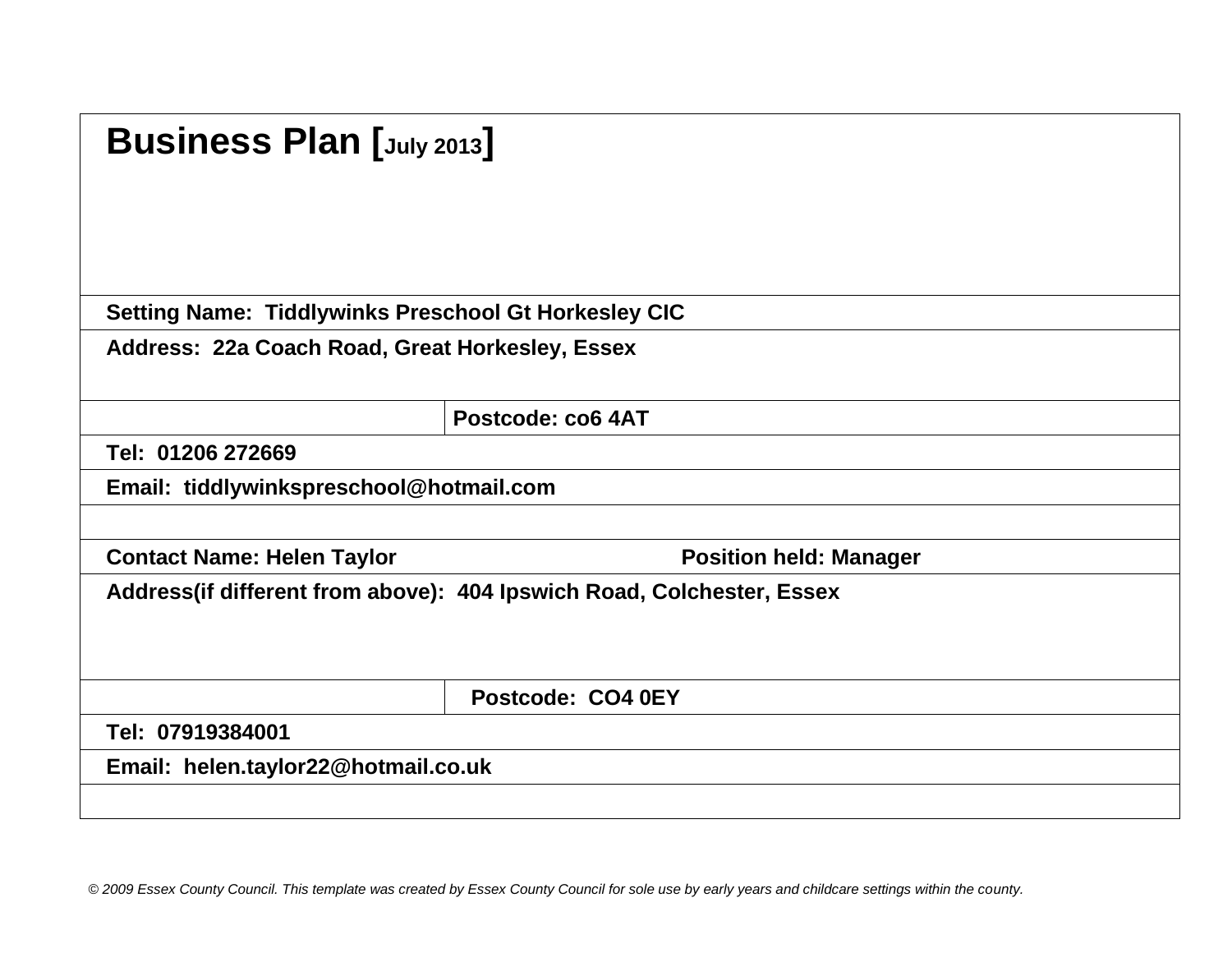| <b>Ofsted Information</b>                                                                  |                  |              |            |  |
|--------------------------------------------------------------------------------------------|------------------|--------------|------------|--|
| Ofsted registration no: EY424384                                                           |                  |              |            |  |
| Total of children registered for: 34                                                       |                  |              |            |  |
| <b>Outcome of last Ofsted inspection: Good</b>                                             |                  |              |            |  |
| $\Box$ Outstanding                                                                         | $\boxtimes$ Good | Satisfactory | Inadequate |  |
| Early Years registration number: EY424384                                                  |                  |              |            |  |
| Please attach the list of Recommendations and Action Points you have received from Ofsted. |                  |              |            |  |

|                                                                                    | <b>Description of your Childcare Business:</b>         |                                                                                                                                                                                                                                                              |                                     |                                                                                                         |
|------------------------------------------------------------------------------------|--------------------------------------------------------|--------------------------------------------------------------------------------------------------------------------------------------------------------------------------------------------------------------------------------------------------------------|-------------------------------------|---------------------------------------------------------------------------------------------------------|
| Incorporated                                                                       | Unincorporated<br>$\perp$                              | $\boxtimes$ Community Interest Company (CIC)<br>Registration no:                                                                                                                                                                                             | Voluntary<br>Registered charity no: | Other (please state)                                                                                    |
| Age range: 2 to 5 years                                                            |                                                        |                                                                                                                                                                                                                                                              |                                     | Describe details of the service<br>you intend to provide.                                               |
|                                                                                    | <b>Sessions:</b> Please select one of the following ** |                                                                                                                                                                                                                                                              |                                     |                                                                                                         |
| $\boxtimes$ Full daycare                                                           | $\boxtimes$ Morning                                    | $\boxtimes$ Afternoon                                                                                                                                                                                                                                        | Wraparound services                 |                                                                                                         |
| $\boxtimes$ Mon<br>Days:                                                           | ∣Sun                                                   |                                                                                                                                                                                                                                                              |                                     |                                                                                                         |
| Opening hours: 9.00 to 12 am session 12to 1pm lunch club 1pm to 4.00 pm session We |                                                        |                                                                                                                                                                                                                                                              |                                     |                                                                                                         |
| <b>Bergholt</b>                                                                    |                                                        | Catchment area / schools you currently or intend to serve:<br>Bishop William Ward school, Boxted school, Mile End school, Highwoods, Nayland, West                                                                                                           |                                     |                                                                                                         |
| building.                                                                          |                                                        | Name of nearest Children's Centre(s): Beehive and Cherry Blossom children centre.<br>Links established: We have very close links with Cherry Blossom childrens Centre and<br>they attend stay and play sessions and run baby massage groups in the preschool |                                     | State how you will make links<br>with them and the benefits to<br>the families & children you<br>serve. |

 $\begin{array}{c} \hline \end{array}$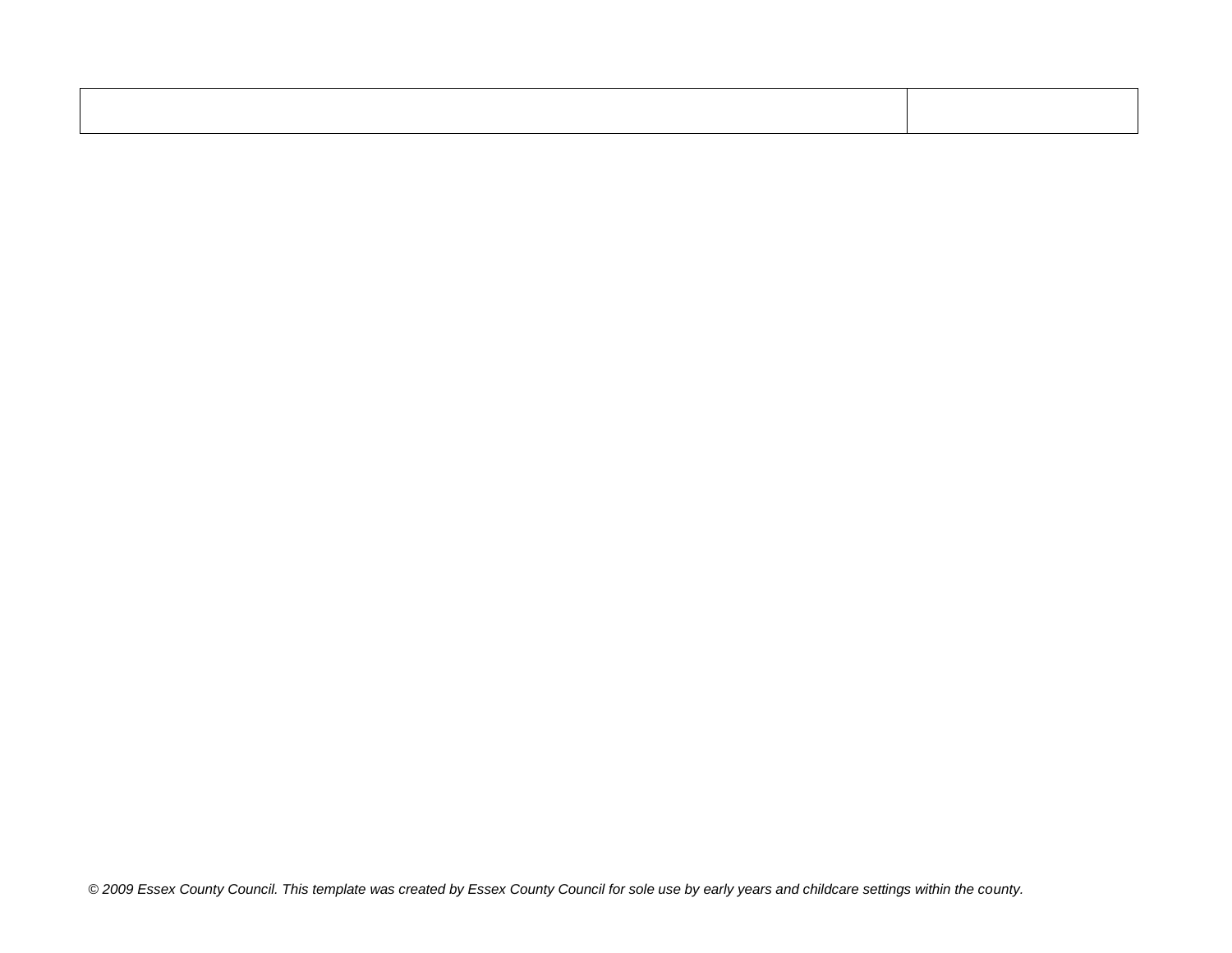## **Executive Summary**

| <b>Fee Structure and Occupancy</b>                                                                                                                                   |               |                                                                    |                      |                                                                                                                  |
|----------------------------------------------------------------------------------------------------------------------------------------------------------------------|---------------|--------------------------------------------------------------------|----------------------|------------------------------------------------------------------------------------------------------------------|
| Is a Registration Fee charged: $\boxtimes$ Yes $\Box$ No Cost: £10.00 - £5 refundable when the<br>child starts - £5 towardsa preschool polo shirt                    |               |                                                                    |                      | Please describe your fee<br>structure? Do you charge a<br>Registration Fee? Is it<br>refundable and if so, when? |
| Describe your fee structure:<br>$\Box$ Hourly $\hskip10mm \boxtimes$ Sessional $\hskip10mm \Box$<br>All day                                                          |               |                                                                    |                      | How much will you charge per<br>hour? What is your break-<br>even point?                                         |
| Please give a breakdown of the charges: £10.50 per session if the child attends more than<br>the funded allocation charge is £11.20 per session £3.00 for lunch club |               |                                                                    |                      |                                                                                                                  |
| Occupancy: Total no. of places: 253 No. of places needed for breakeven: 126                                                                                          |               |                                                                    |                      |                                                                                                                  |
| <b>Staffing</b>                                                                                                                                                      |               |                                                                    |                      |                                                                                                                  |
| <b>Staff Structure and Qualifications held by staff:</b>                                                                                                             |               |                                                                    |                      |                                                                                                                  |
| <b>Staff Position</b>                                                                                                                                                | <b>Hourly</b> | <b>Contract Type</b>                                               | <b>Qualification</b> |                                                                                                                  |
|                                                                                                                                                                      | rate<br>£     | (i.e. fixed, permanent, part-time, term time,<br>annualised hours) | qualification)       | (Please include those working towards a                                                                          |
| <b>Manager/SENCO/Health and Safety</b><br><b>Officer</b>                                                                                                             | £10.00        | <b>Permanent - term time</b>                                       |                      | working towards degree - level 6                                                                                 |
| <b>Deputy</b>                                                                                                                                                        | £8.50         | Permanent - term time                                              | Level 3              |                                                                                                                  |
| <b>Senior Practitioner</b>                                                                                                                                           | £7.65         | Permanent - term time                                              | <b>EYPS</b>          |                                                                                                                  |
| <b>Practitioner</b>                                                                                                                                                  | £6.35         | Permanent - term time                                              |                      | working towards level 3                                                                                          |
| <b>Practitioner</b>                                                                                                                                                  | £ 6.65        | Permanent - term time                                              | level 3              |                                                                                                                  |
| <b>PRactitoner</b>                                                                                                                                                   | £6.35         | Permanent - term time                                              |                      | working towards level 3                                                                                          |
| <b>Practitioner</b>                                                                                                                                                  | £ 6.65        | permanent - term time                                              | Level 3              |                                                                                                                  |
| <b>Practioner</b>                                                                                                                                                    | £ 6.65        | permanent - term time                                              | Level 3              |                                                                                                                  |
| <b>Practitioner</b>                                                                                                                                                  | £ 6.65        | permanent - term time                                              | level 3              |                                                                                                                  |
| Administrator                                                                                                                                                        | £6.15         | permanent - term time                                              |                      | working towards nvq 2                                                                                            |
| <b>Finance assistant</b>                                                                                                                                             | £6.15         | permanent - term time                                              | un qualified         |                                                                                                                  |
|                                                                                                                                                                      | £             |                                                                    |                      |                                                                                                                  |
|                                                                                                                                                                      | £             |                                                                    |                      |                                                                                                                  |
|                                                                                                                                                                      | £             |                                                                    |                      |                                                                                                                  |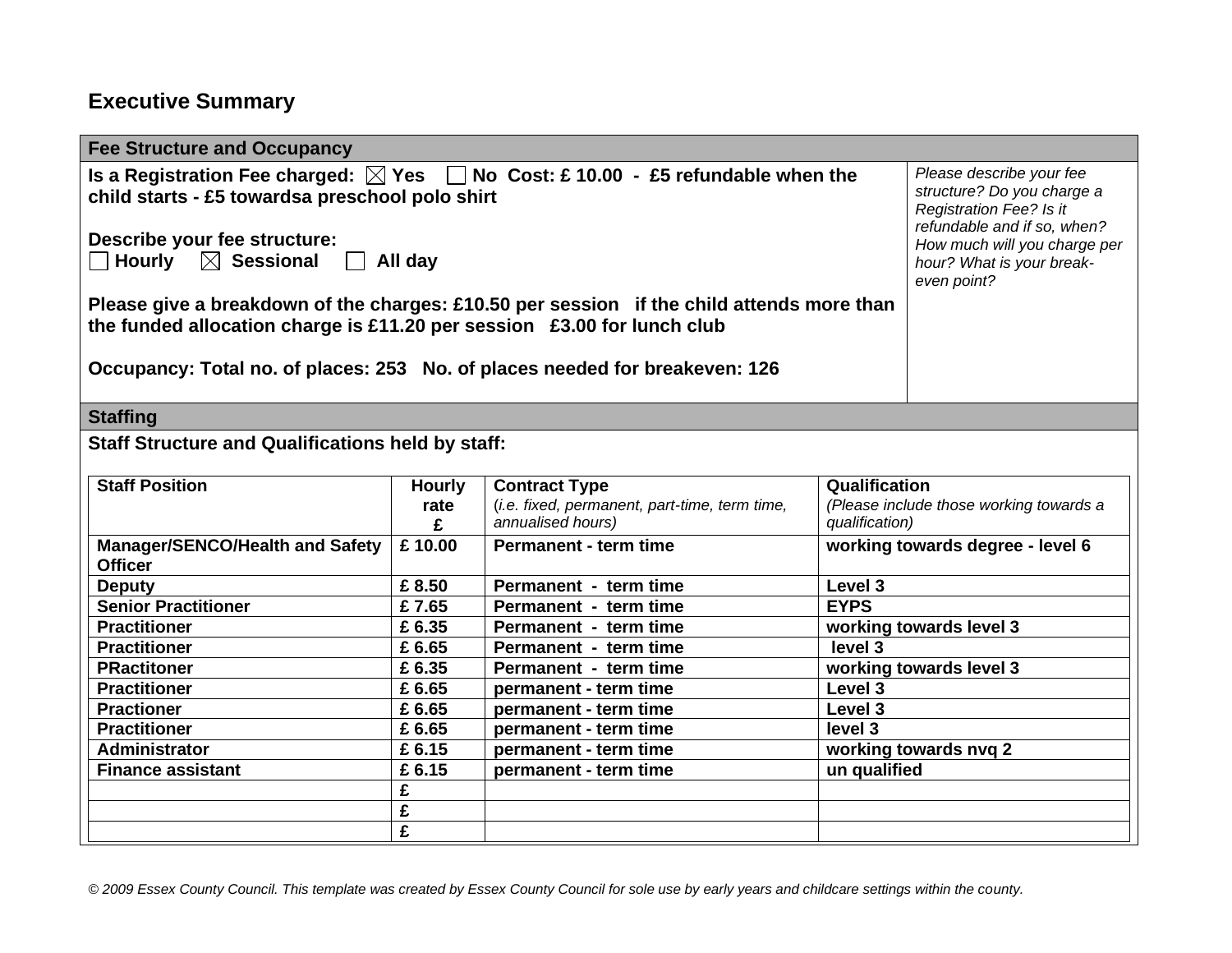| £<br>Proposed additions to staff or qualifications range:<br>2 members of staff are half way through there level 3. |                                                                                           | This section helps you<br>consider the future needs of<br>your business. Do you expect<br>to require more staff? Do you |
|---------------------------------------------------------------------------------------------------------------------|-------------------------------------------------------------------------------------------|-------------------------------------------------------------------------------------------------------------------------|
| And the Administrator is completing her NVQ level 2 in customer care.                                               |                                                                                           | need existing or new staff to<br>have additional qualifications?                                                        |
| Other training to be undertaken:<br>1 member of staff wants to do SENCo code of practice and another Makaton        |                                                                                           | This section also helps you<br>consider the future needs of<br>your business. Are you                                   |
| member have accessed this training.                                                                                 | All staff have been given information for KWANGO training, so far the manager and 6 staff | planning to undertake any<br>business support training?<br>What additional skills or<br>experience do your staff team   |
| All staff have been on safeguarding and first aid.<br>All staff have been on food hygiene and manual handling       |                                                                                           | require?                                                                                                                |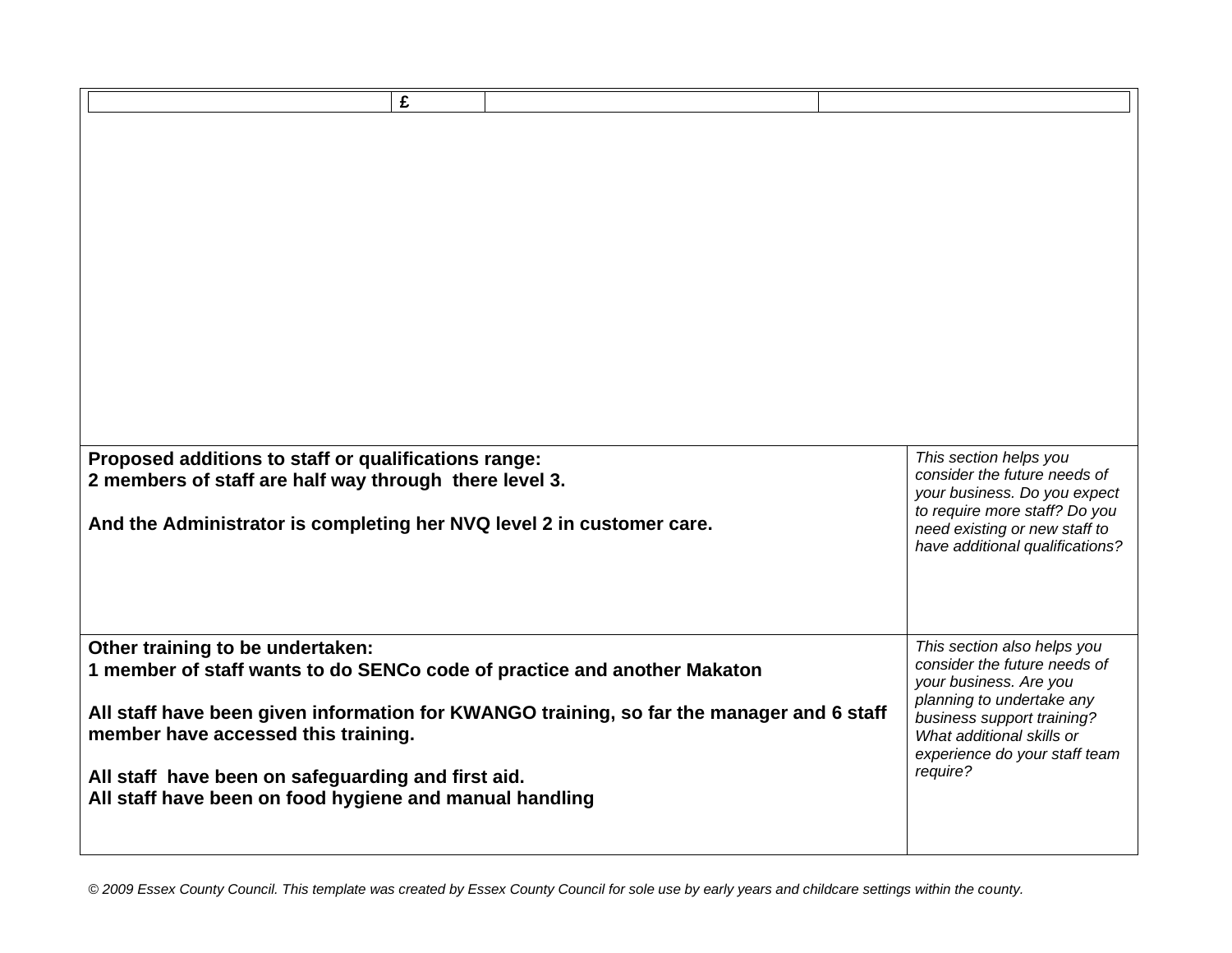| <b>Improving Outcomes for Children</b>                                                                                                                                                                                                                                                                                                                                                                                                                                                                                                                                                                                                                                                            |                                                                                                        |
|---------------------------------------------------------------------------------------------------------------------------------------------------------------------------------------------------------------------------------------------------------------------------------------------------------------------------------------------------------------------------------------------------------------------------------------------------------------------------------------------------------------------------------------------------------------------------------------------------------------------------------------------------------------------------------------------------|--------------------------------------------------------------------------------------------------------|
| <b>Early Years Foundation Stage Framework:</b><br>we use a daily/weekly plan, taken from the long term plan. The planning is based on adult<br>led activities and also child led activities. What the children ask for and their interests<br>informs the weekly/daily planning. We cover all 7 areas of development. We use the<br>development matters to make sure that the adult led activities cover these areas effectively<br>throughout the year. We use learning journeys and development folders to evidence the<br>progress of the individual children. We use evaluation forms to evaluate the weekly<br>planning, and we use lots of photographs and snap shot and full observations. | How you will follow the<br>curriculum and evidence the<br>progress and the 5 outcomes<br>for children. |
| <b>Every Child Matters Outcomes</b>                                                                                                                                                                                                                                                                                                                                                                                                                                                                                                                                                                                                                                                               | Please describe how you                                                                                |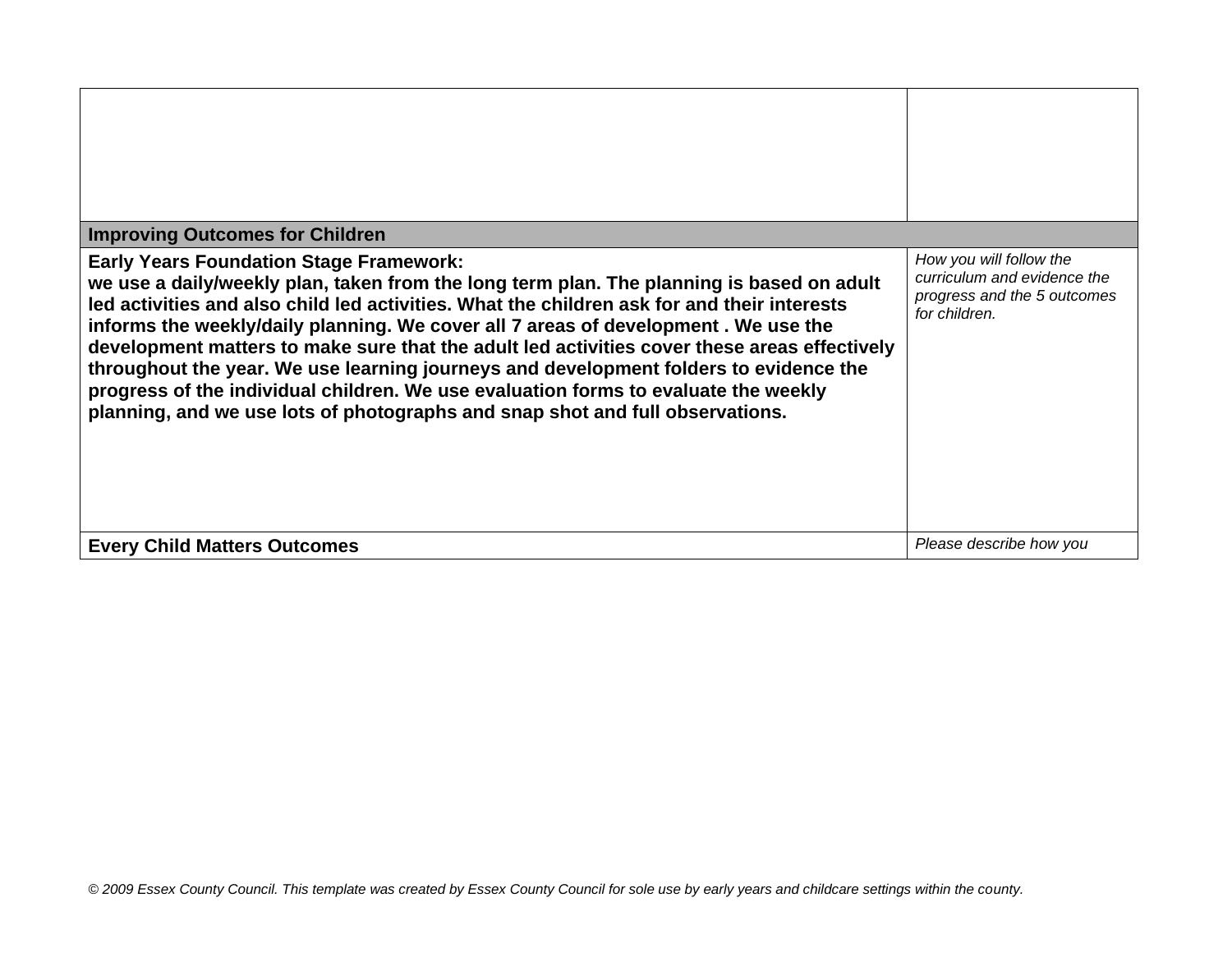| <b>ECM Outcome 1</b><br>Be Healthy | we have free flow access into the garden straight from the<br>main room, thus making free flow play during the whole<br>session. By having free flow into the garden we are allowing<br>for the children who need more physical activities using their<br>gross motor skills but also fresh air is essential to keep the<br>childen healthy. The building is new and purpose built thus<br>making sure that each child is in a clean and safe<br>environment. Every child, to keep physically healthy needs<br>rest and sleep too, so we provide a quiet/sleep area where<br>children can feel safe to sleep or rest away from busy<br>activities.<br>We will be looking after their emotional wellbeing by making<br>sure that all their needs are met and that their feelings are<br>accepted. We will do this by creating a safe place to<br>sleep/rest, somewhere for them to have their nappy changed<br>in a quiet area where children are not constantly walking in<br>and out (we have a baby changing unit), and each child is<br>changed by their key person where possible. By having a<br>purpose built preschool we have all the equipment in side<br>and we can encourage the children to choose their own<br>activities and link up with other children, thus making<br>friends, and helping them feel positive about themselves as<br>they are able to make choices. The children will then gain a<br>sense of well being when encouraged to take responsibility.<br>For snack we provide healthy snacks, we provide a choice<br>between milk and water, they then have a selection of fruit<br>and vegetables and then a healthy dessert!! this could be<br>bread sticks, crackers, cereal, toast, soup, pasta. At the<br>snack table we talk to the children about the snack, if its<br>good for us, and what other fruits etc can they think of. Snack<br>time is a very sociable event. We will encourage and model<br>hygiene skills and healthy choices and with being on the<br>school site we have the opportunity to access cooked meals<br>at lunch time. | intend to make a positive<br>impact on the outcomes of the<br>children with whom you are<br>working. |
|------------------------------------|-------------------------------------------------------------------------------------------------------------------------------------------------------------------------------------------------------------------------------------------------------------------------------------------------------------------------------------------------------------------------------------------------------------------------------------------------------------------------------------------------------------------------------------------------------------------------------------------------------------------------------------------------------------------------------------------------------------------------------------------------------------------------------------------------------------------------------------------------------------------------------------------------------------------------------------------------------------------------------------------------------------------------------------------------------------------------------------------------------------------------------------------------------------------------------------------------------------------------------------------------------------------------------------------------------------------------------------------------------------------------------------------------------------------------------------------------------------------------------------------------------------------------------------------------------------------------------------------------------------------------------------------------------------------------------------------------------------------------------------------------------------------------------------------------------------------------------------------------------------------------------------------------------------------------------------------------------------------------------------------------------------------------------------------------------------------------------------|------------------------------------------------------------------------------------------------------|
|------------------------------------|-------------------------------------------------------------------------------------------------------------------------------------------------------------------------------------------------------------------------------------------------------------------------------------------------------------------------------------------------------------------------------------------------------------------------------------------------------------------------------------------------------------------------------------------------------------------------------------------------------------------------------------------------------------------------------------------------------------------------------------------------------------------------------------------------------------------------------------------------------------------------------------------------------------------------------------------------------------------------------------------------------------------------------------------------------------------------------------------------------------------------------------------------------------------------------------------------------------------------------------------------------------------------------------------------------------------------------------------------------------------------------------------------------------------------------------------------------------------------------------------------------------------------------------------------------------------------------------------------------------------------------------------------------------------------------------------------------------------------------------------------------------------------------------------------------------------------------------------------------------------------------------------------------------------------------------------------------------------------------------------------------------------------------------------------------------------------------------|------------------------------------------------------------------------------------------------------|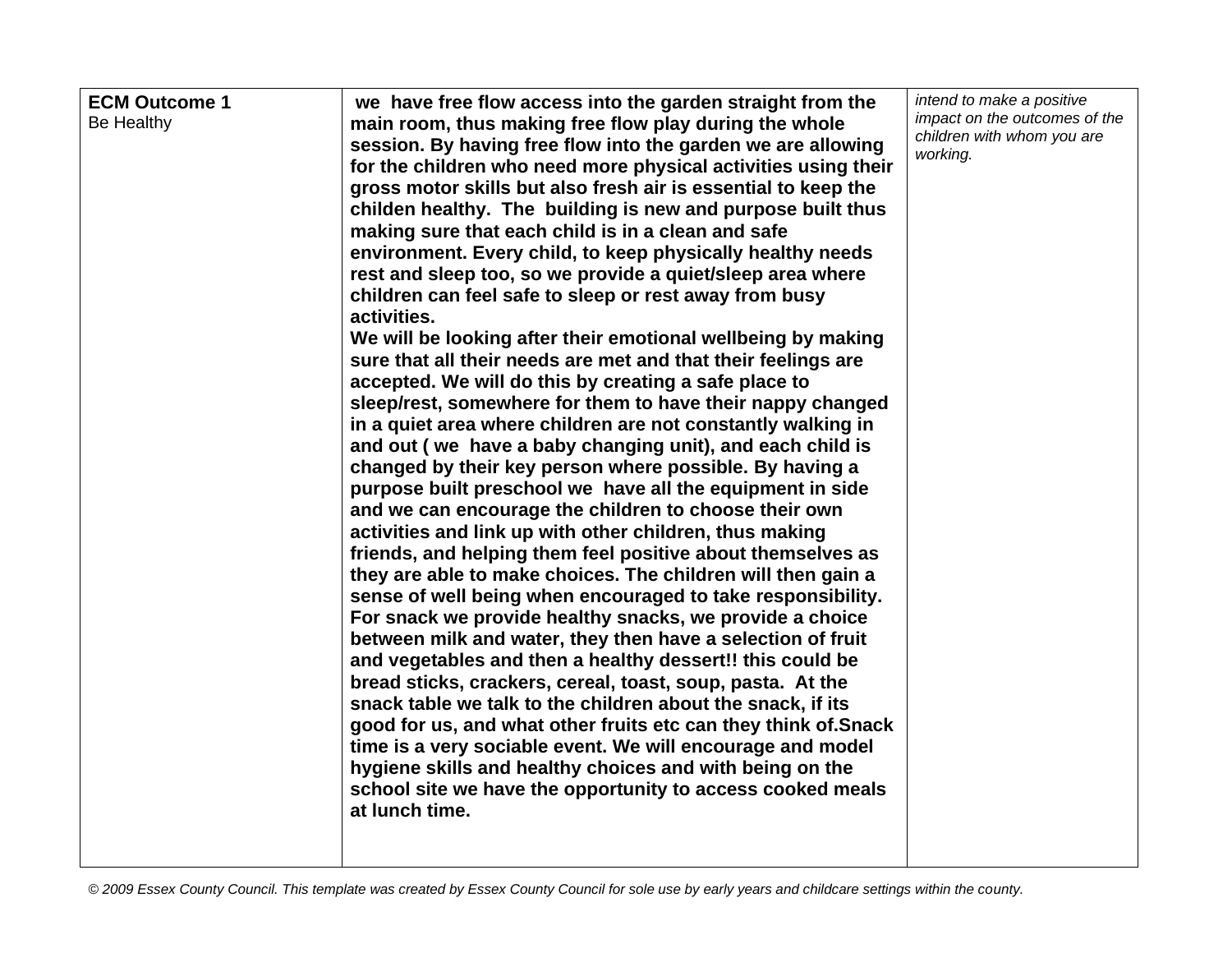| <b>ECM Outcome 2</b><br><b>Stay Safe</b> | We will make sure that every child is safe, as all staff are<br>attending Safeguarding children training, and will be<br>refreshing their training if they did them a few years ago. We<br>have a safeguarding officer who makes sure that all staff are<br>aware of signs and symtoms and what to do if you have a<br>concern and keeps the safeguarding children policy upto<br>date and information cascaded to staff. During the daily<br>sessions we have a selection of stories and within those<br>stories we have books about every day events. These events<br>are about shopping, police, strangers etc, we also do role<br>plays about the police and crossing the road, road safety,<br>strangers, eating and keeping clean etc, so that each child is<br>aware of what is the norm and who they can trust. You would<br>talk to a police person and a person who works in a shop<br>wearing a unform etc. Also that you need to wash and clean<br>your teeth. Within the setting we do sessional health and<br>safety checks to make sure that the environment is safe for<br>the children, so that they do not have an accident. We have a<br>Health and Safety Officer who completes risk assessments<br>on all areas of the preschool, and they are reassessed on a<br>regular basis. There is always a minimum of 5 qualified<br>paediatric first aiders on site to make sure that if a child does<br>have an accident then they can be treated. During the<br>session we have clear and consistent rules and boundaries.<br>This helps the children to learn the right and wrong ways and<br>also helps keep the children safe from bullying and<br>discrimination. we build on our relationships with each child<br>and their parents, this then helps them to feel more secure |  |
|------------------------------------------|----------------------------------------------------------------------------------------------------------------------------------------------------------------------------------------------------------------------------------------------------------------------------------------------------------------------------------------------------------------------------------------------------------------------------------------------------------------------------------------------------------------------------------------------------------------------------------------------------------------------------------------------------------------------------------------------------------------------------------------------------------------------------------------------------------------------------------------------------------------------------------------------------------------------------------------------------------------------------------------------------------------------------------------------------------------------------------------------------------------------------------------------------------------------------------------------------------------------------------------------------------------------------------------------------------------------------------------------------------------------------------------------------------------------------------------------------------------------------------------------------------------------------------------------------------------------------------------------------------------------------------------------------------------------------------------------------------------------------------------------------------------------------------------------------|--|
|                                          | within the setting. We would give the children opportunities<br>to take risks in a controlled environment.                                                                                                                                                                                                                                                                                                                                                                                                                                                                                                                                                                                                                                                                                                                                                                                                                                                                                                                                                                                                                                                                                                                                                                                                                                                                                                                                                                                                                                                                                                                                                                                                                                                                                         |  |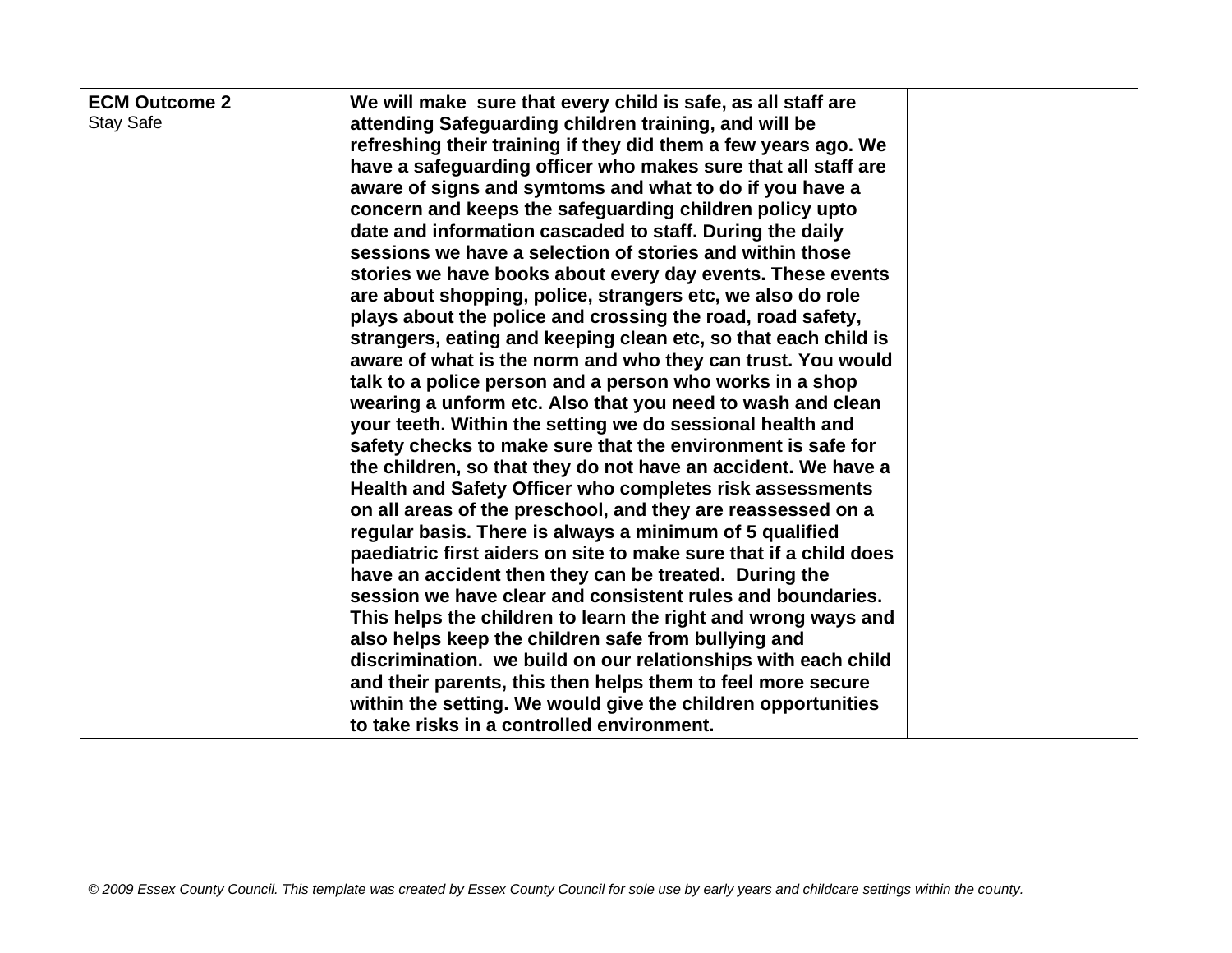| <b>ECM Outcome 3</b><br>Enjoy & Achieve | We differentiate the activities to make sure that all children<br>can participate and achieve the learning outcomes on the<br>activities. We are very child led, and this means that the<br>children can choose what activities they would like to do, we<br>have more equipment in easy reach for the children and<br>store more equipment, especially outside equipment, by<br>having the children chose what they would like to do we<br>would hope that they will enjoy playing with them. Alot of our<br>outside equipment that the children made themselves. So<br>they can enjoy making their own equipment - they made<br>planks to walk on, painted large logs to play with, we also<br>encourage the children to make their own garden, to grow<br>things<br>By being on the school site we will be making the move to<br>the school a very smooth transition. We have a very good<br>relationship with the school, and we have been invited to join<br>them in assemblies and lunch times, which would help the<br>children to familiarise themselves with the school and the<br>teachers, thus making them feel more relaxed.<br>We work to the Early years foundation stage which takes the<br>children upto the end of reception year. The activities we do<br>help each child achieve the goals with the EYFS.<br>We link up with our feeder schools and invite the reception<br>teachers in to visit the children to help with the smooth<br>transition from preschool to reception. We are also collecting<br>uniforms from the relevant schools to use in our dressing up<br>so that they can familiarise themselves with the school<br>uniform too. We will hope to ask each school if we can come<br>in and take photographs of the rooms and session time table |  |
|-----------------------------------------|--------------------------------------------------------------------------------------------------------------------------------------------------------------------------------------------------------------------------------------------------------------------------------------------------------------------------------------------------------------------------------------------------------------------------------------------------------------------------------------------------------------------------------------------------------------------------------------------------------------------------------------------------------------------------------------------------------------------------------------------------------------------------------------------------------------------------------------------------------------------------------------------------------------------------------------------------------------------------------------------------------------------------------------------------------------------------------------------------------------------------------------------------------------------------------------------------------------------------------------------------------------------------------------------------------------------------------------------------------------------------------------------------------------------------------------------------------------------------------------------------------------------------------------------------------------------------------------------------------------------------------------------------------------------------------------------------------------------------------------------------------------------------------------|--|
|                                         | so that we can have these in a book format for the children to<br>look at.                                                                                                                                                                                                                                                                                                                                                                                                                                                                                                                                                                                                                                                                                                                                                                                                                                                                                                                                                                                                                                                                                                                                                                                                                                                                                                                                                                                                                                                                                                                                                                                                                                                                                                           |  |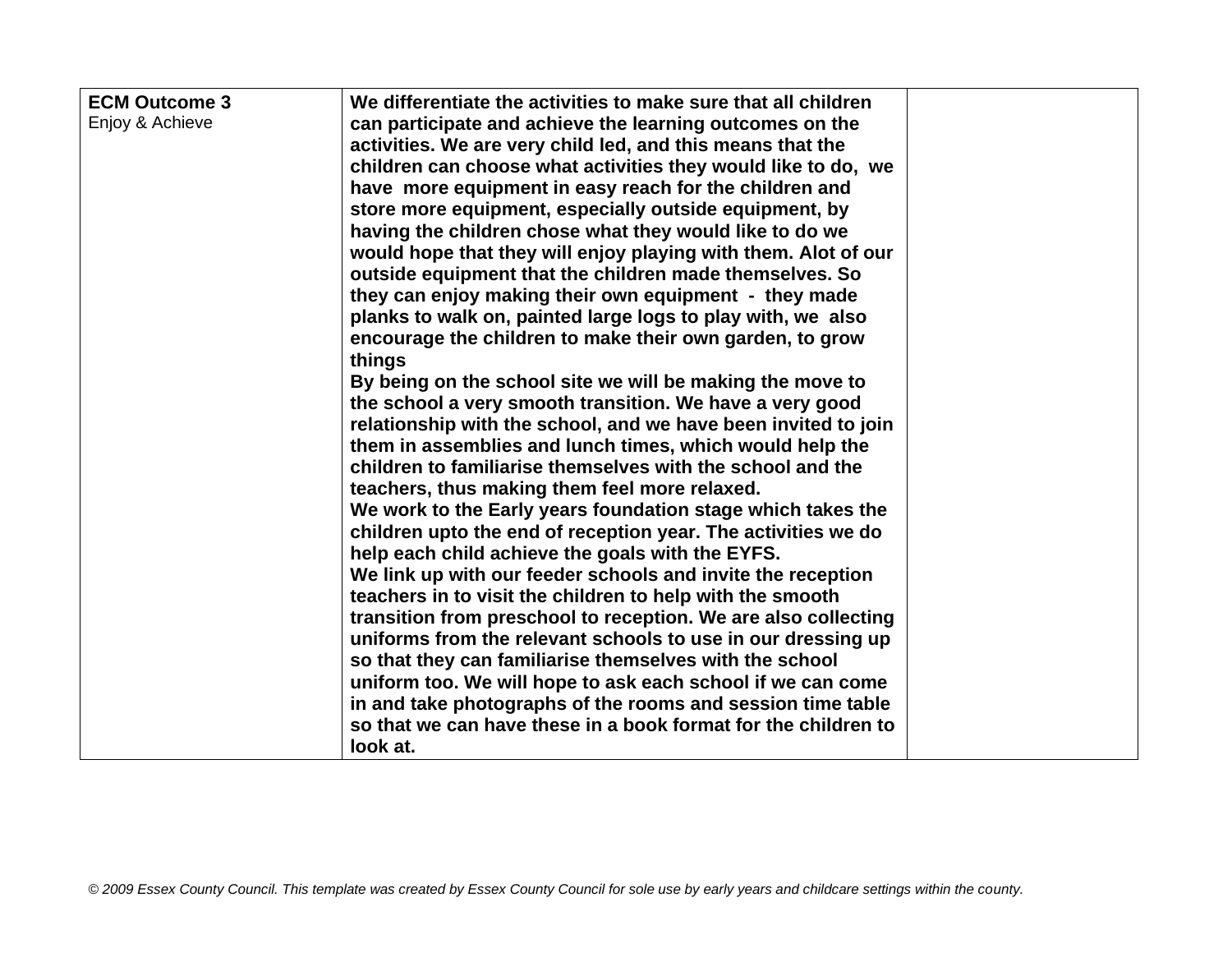| <b>ECM Outcome 4</b><br>Make a Positive Contribution<br><b>ECM Outcome 5</b> | Children can see their parents being involved, through the<br>parents forum, helping at events or within the preschool.<br>This gives a model showing that the things they do can make<br>a positive contribution within the preschool and into the<br>further world. Being valued within the pre-school setting will<br>encourage parents, and therefore their children to become<br>active within the wider community, eg parent-teacher<br>associations. Seeing results from being involved in the<br>preschool, eg smiling happy faces of children, raising money<br>to purchase a piece of equipment will show everyone that<br>they can make a positive contribution within their own<br>community.<br>Being valued as an individual will boost confidence. Skills |                                                          |
|------------------------------------------------------------------------------|--------------------------------------------------------------------------------------------------------------------------------------------------------------------------------------------------------------------------------------------------------------------------------------------------------------------------------------------------------------------------------------------------------------------------------------------------------------------------------------------------------------------------------------------------------------------------------------------------------------------------------------------------------------------------------------------------------------------------------------------------------------------------|----------------------------------------------------------|
| Achieve Economic Well-being                                                  | can be gained within the pre-school through volunteering, or<br>participating in courses. This may provide the skills and<br>confidence to enter/re-enter employment or the confidence to<br>take further training outside the setting. Having affordable<br>childcare may allow parents to work during sessin times.<br>Again this is a valuable role model for the children who are<br>learning the basics of education through play. A good basis<br>with a good role model will enhance their future economic<br>well-being.                                                                                                                                                                                                                                         |                                                          |
| <b>Quality Assurance</b>                                                     |                                                                                                                                                                                                                                                                                                                                                                                                                                                                                                                                                                                                                                                                                                                                                                          |                                                          |
|                                                                              | Is the setting accredited through a Quality Assurance Scheme                                                                                                                                                                                                                                                                                                                                                                                                                                                                                                                                                                                                                                                                                                             | Please give details of any<br>scheme you currently, or   |
| $\boxtimes$ No<br>$\Box$ Working towards<br><b>Yes</b>                       |                                                                                                                                                                                                                                                                                                                                                                                                                                                                                                                                                                                                                                                                                                                                                                          | intend to, participate in.                               |
|                                                                              | <b>Details:</b> Looking to start the scheme next year. A director of the company has attended a<br>course on quality assurance. we are just looking about finding the money                                                                                                                                                                                                                                                                                                                                                                                                                                                                                                                                                                                              |                                                          |
| <b>Description of Premises / Environment</b>                                 |                                                                                                                                                                                                                                                                                                                                                                                                                                                                                                                                                                                                                                                                                                                                                                          |                                                          |
|                                                                              | We are in a purpose built modular building on the school site. We have a secure                                                                                                                                                                                                                                                                                                                                                                                                                                                                                                                                                                                                                                                                                          | Give an overview of the<br>environment in which you care |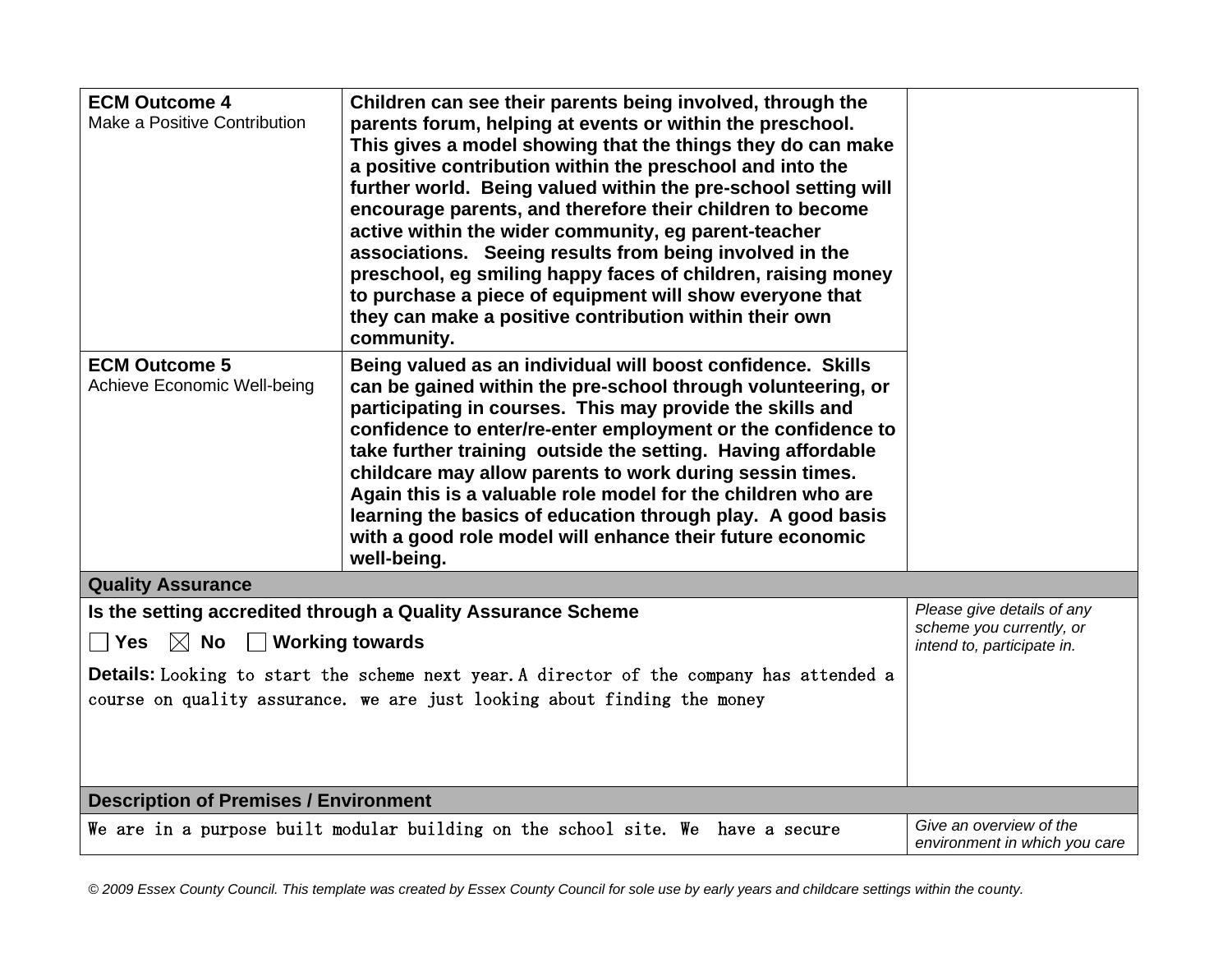seperate access so that the preschool is safe and secure and that the school is safe and secure. We have a ramp so that there is a wheelchair, disabled access, leading into the preschool. Within the preschool we have the main preschool room. This has a designated wet/messy play area with a sink, so that the children can wash their hands and clean art and craft. The main part of the room has low level storage units so that the children can choose their own toys, we also have doors straight out into the garden, so they can have free flow play all session. In the garden we have areas for sand and water, a place for digging, riding bikes, climbing, and various other activities. From the main preschool room we have toilets and sinks, with temperature controlled hot running water, soap dispenser and paper towel dispenser. Off the main hall we have a kitchen with cooker, fridge, freezer and cupboards, all with child locks, where a healthy snack can be prepared. We also have seperate hand washing facilities. The main s room will be used for lunch club, an area for quiet time , breakfast and afterschool club. We also use this room for our stay and play sessions and fundraising. We have an office and staff room, so that when new parents arrive they are greeted by someone form the office, the staff room will provide space for the staff who are staying all day to have their lunch. We also have storage cupboards for art and crafts and other pieces of equipment. We have an accessable toilet which will also have a changing facility within. We are thinking of having a preschool pet, which will help the children take responsibility and care for a living thing, as in the new building we can keep inside the hall.As we will be next to the school it will make it easier for school pick up times for the parents and we can change the session times to fit in with this.

*for children. Remember to include things which add extra value to your provision e.g. outdoor play area, pets, pick- ups from school.*

**Policies**

**Give details of the policies which your setting has in place and say how each is** *e.g. Risk Assessment,*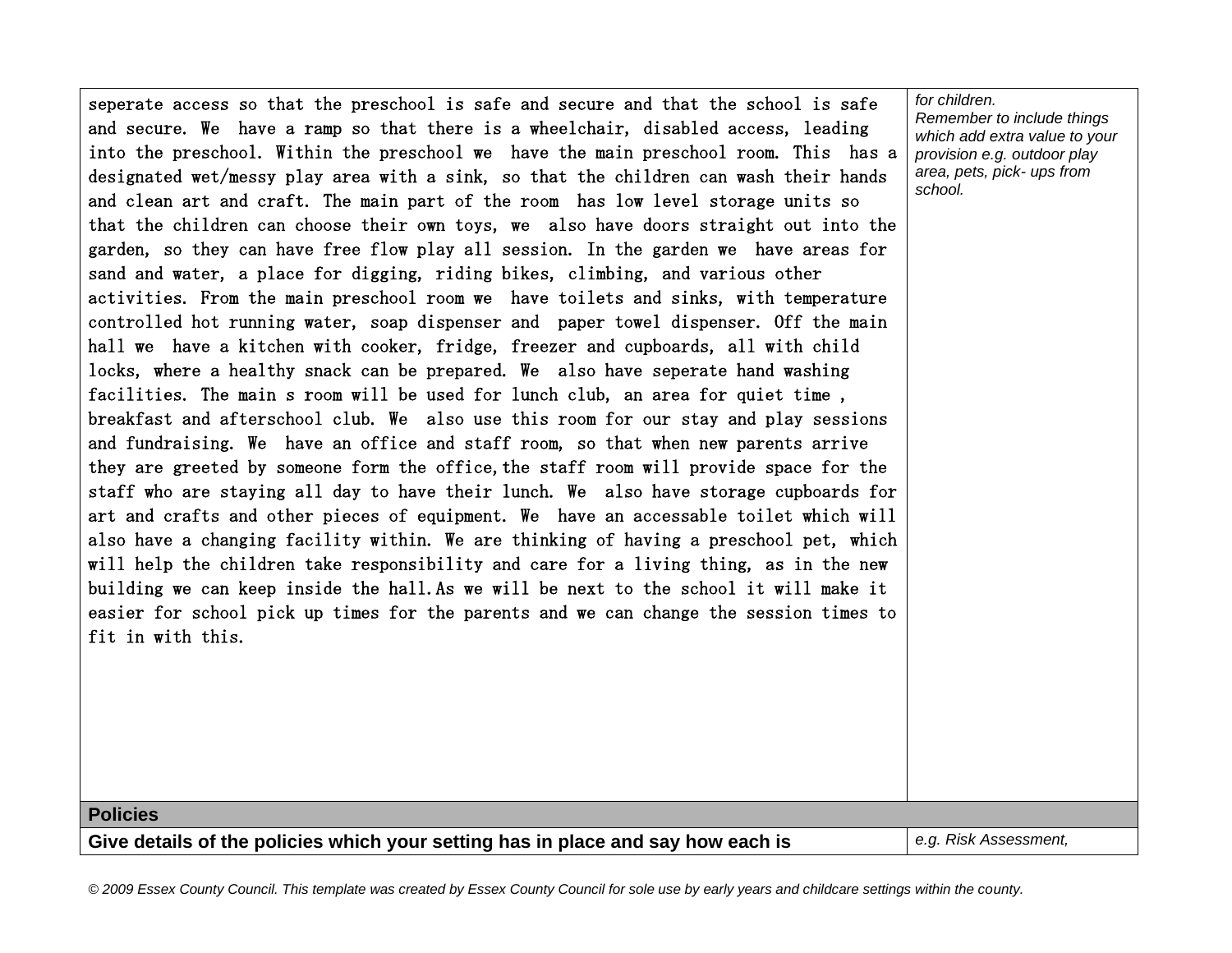| communicated (including to whom and when e.g. through induction): | inclusion, monitoring &<br>evaluation, HR procedures,<br>etc. |
|-------------------------------------------------------------------|---------------------------------------------------------------|
|                                                                   |                                                               |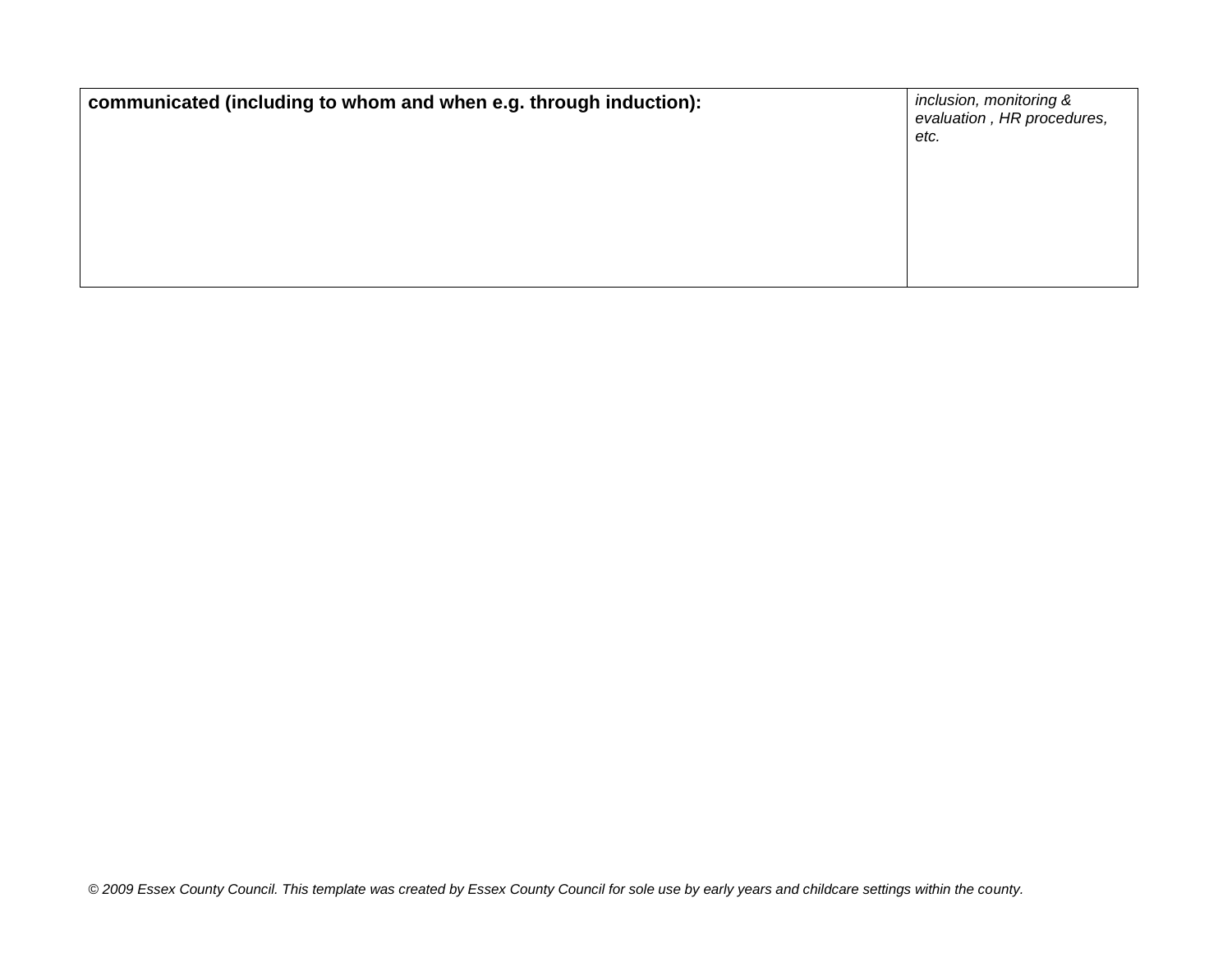| <b>Your Business Proposal</b>                                                                                                                                                                                                                                                                                                                                                                                                                                                                                                                                                                                                                                                                                           |                                                                                                                                                                                                         |
|-------------------------------------------------------------------------------------------------------------------------------------------------------------------------------------------------------------------------------------------------------------------------------------------------------------------------------------------------------------------------------------------------------------------------------------------------------------------------------------------------------------------------------------------------------------------------------------------------------------------------------------------------------------------------------------------------------------------------|---------------------------------------------------------------------------------------------------------------------------------------------------------------------------------------------------------|
|                                                                                                                                                                                                                                                                                                                                                                                                                                                                                                                                                                                                                                                                                                                         |                                                                                                                                                                                                         |
| <b>SWOT Analysis</b>                                                                                                                                                                                                                                                                                                                                                                                                                                                                                                                                                                                                                                                                                                    |                                                                                                                                                                                                         |
| Strengths We have experienced, qualified and dedicated staff and directors. We<br>have some experience of applying for funding. We have the support of the<br>local school, parish council, village hall committee and We have the space and<br>oportunity to extend our opening hours. The local businesses and parents. We<br>have the support of our Preschool Development officer, early years and Area<br>Senco.                                                                                                                                                                                                                                                                                                   | Think about the things which<br>make your business strong<br>e.g. an outstanding Ofsted<br>rating; highly qualified staff;<br>activities or provision which<br>adds value.                              |
| Access more people as we are on the school site, can give more to the<br>community by providing courses and groups for the families.<br>Providing a service with a proved need.                                                                                                                                                                                                                                                                                                                                                                                                                                                                                                                                         |                                                                                                                                                                                                         |
| Weaknesses Only prepared a few business plan and cash flow. There is limited<br>local public transport for parents beyond the village limits.                                                                                                                                                                                                                                                                                                                                                                                                                                                                                                                                                                           | What are the things which<br>make your business<br>vulnerable or less appealing<br>e.g. poor outdoor facilities;<br>location; high staff turnover.                                                      |
| Opportunities There are no other preschools within the village, or anything that<br>provides courses for the parents to attend while their children are in preschool,<br>where they can attend in the same building. So that childcare will not be an<br>issue.<br>There is no current breakfast and afterschool club provision for Bishop William<br>Ward school, who are very keen for the facility.<br>We could offer hot meals cooked by the school cook at lunch time.<br>We can offer courses for the parents and also link up with the childrens centres<br>so they can offer drop in sessions.<br>We can provide employment and volunteer oportunities for the residents of the<br>village and further a field. | Are there opportunities<br>which you could take<br>advantage of e.g. a gap in<br>local provision allowing you<br>to expand; new ways to<br>promote your business;<br>possible collaborative<br>working? |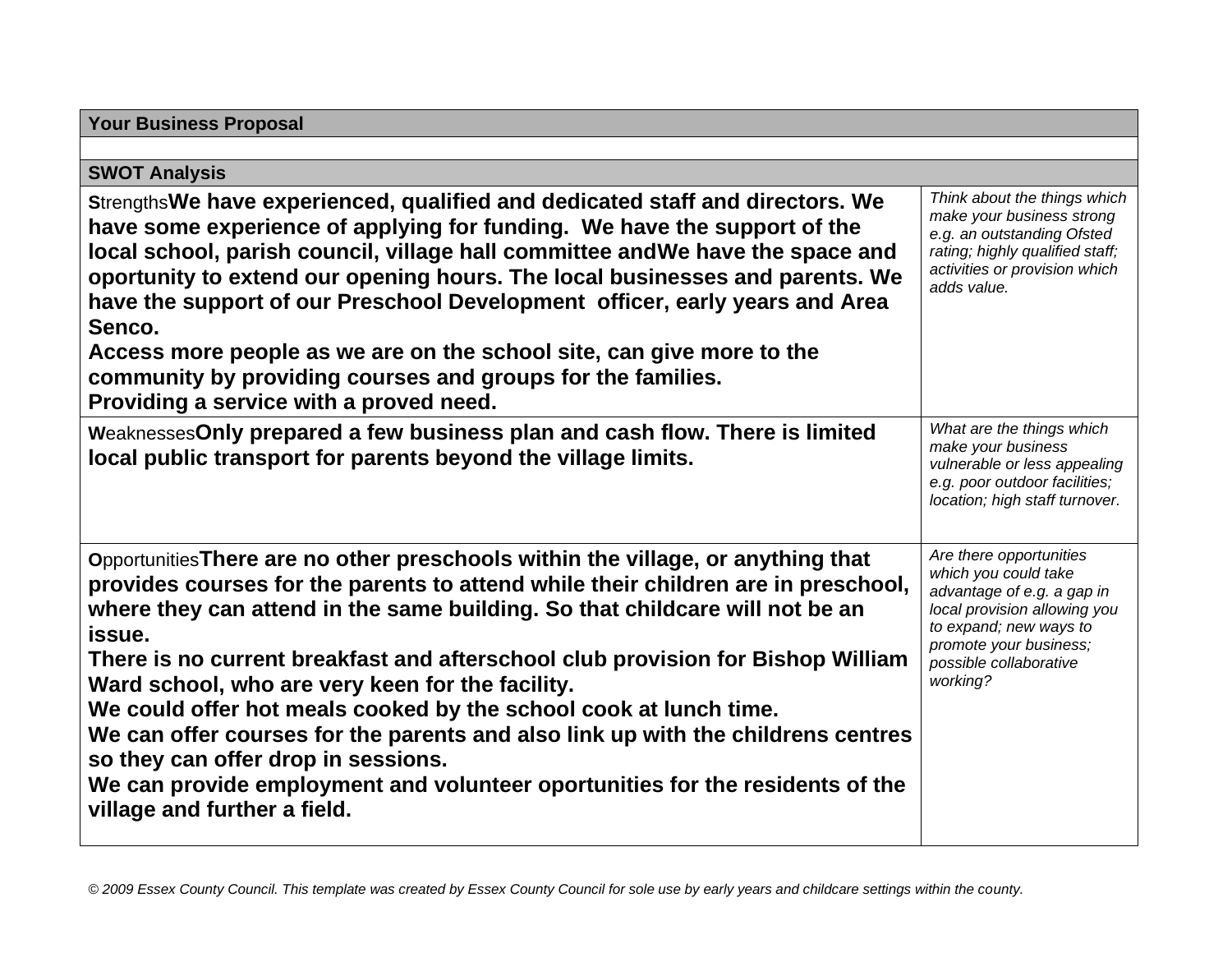| unemployment.                                                                                                                                                                                                                                                                                                                                                                                                                                                                                                                                                                                                                                                                                                                                                                                                                                                                                                                                                                                                                                                                                                                                                                                                                                                                                                                                                                                                                                                                                                                                                                                                                  |  |  |  |
|--------------------------------------------------------------------------------------------------------------------------------------------------------------------------------------------------------------------------------------------------------------------------------------------------------------------------------------------------------------------------------------------------------------------------------------------------------------------------------------------------------------------------------------------------------------------------------------------------------------------------------------------------------------------------------------------------------------------------------------------------------------------------------------------------------------------------------------------------------------------------------------------------------------------------------------------------------------------------------------------------------------------------------------------------------------------------------------------------------------------------------------------------------------------------------------------------------------------------------------------------------------------------------------------------------------------------------------------------------------------------------------------------------------------------------------------------------------------------------------------------------------------------------------------------------------------------------------------------------------------------------|--|--|--|
| <b>Cash Flow:</b>                                                                                                                                                                                                                                                                                                                                                                                                                                                                                                                                                                                                                                                                                                                                                                                                                                                                                                                                                                                                                                                                                                                                                                                                                                                                                                                                                                                                                                                                                                                                                                                                              |  |  |  |
| Please use the Cash Flow<br>Cashflow template completed $\boxtimes$<br>Forecast template enclosed<br>on the CD in this pack to                                                                                                                                                                                                                                                                                                                                                                                                                                                                                                                                                                                                                                                                                                                                                                                                                                                                                                                                                                                                                                                                                                                                                                                                                                                                                                                                                                                                                                                                                                 |  |  |  |
| provide a detailed projection<br>What are the main issues:<br>of the income and<br>expenditure of your<br>business.                                                                                                                                                                                                                                                                                                                                                                                                                                                                                                                                                                                                                                                                                                                                                                                                                                                                                                                                                                                                                                                                                                                                                                                                                                                                                                                                                                                                                                                                                                            |  |  |  |
| <b>Financial Management</b>                                                                                                                                                                                                                                                                                                                                                                                                                                                                                                                                                                                                                                                                                                                                                                                                                                                                                                                                                                                                                                                                                                                                                                                                                                                                                                                                                                                                                                                                                                                                                                                                    |  |  |  |
| Please give an overview of your financial management systems: We have a Cooperative<br>State if you have set up a<br>separate bank account and if<br>Business Bank account with 2 signitures. We ask parents to read a sign a preschool-parent<br>you will have a contract for<br>contract which states that they agree to pay fee's on time. We have a flexible payment<br>parents. How do you handle<br>system where families can pay sessionally, weekly, monthly, half termly. We accept<br>non payment of fees,<br>childcare vouchers as well. If there is a non-payment of fee's we send out reminder letters. If<br>deposits by parents? How<br>you will keep an accurate<br>the fee's are still not paid then i quietly talk to the parents and arrange a suitable repayment<br>record of income and<br>plan. If it came to it we would send a final demand and then would take steps to reclaim<br>expenditure. How you will<br>money throught the small claims court. Parents pay their deposit when they send in the<br>secure personal information<br>child's registration form and is then refunded once the child has started. We keep an<br>of the children and families<br>accurate record of income using fee cards and invoices, cash book and receipts, we also<br>in your care.<br>have a petty cash system. We have accurate monthly accounts whihc are reconciled to the<br>bank statement and checked against the cash flow forecast. We will secure personal<br>information in a locked filing cabinet inside a locked office, where only the manager and<br>deputy will haev keys and allowed access. |  |  |  |
| <b>Reserve Account</b><br>Yes<br>$\boxtimes$ No                                                                                                                                                                                                                                                                                                                                                                                                                                                                                                                                                                                                                                                                                                                                                                                                                                                                                                                                                                                                                                                                                                                                                                                                                                                                                                                                                                                                                                                                                                                                                                                |  |  |  |
| Contingency Funds $\boxtimes$ Yes $\Box$<br>- No<br>These would need to be sufficient to cover at least two months' trade and statutory redundancy costs.                                                                                                                                                                                                                                                                                                                                                                                                                                                                                                                                                                                                                                                                                                                                                                                                                                                                                                                                                                                                                                                                                                                                                                                                                                                                                                                                                                                                                                                                      |  |  |  |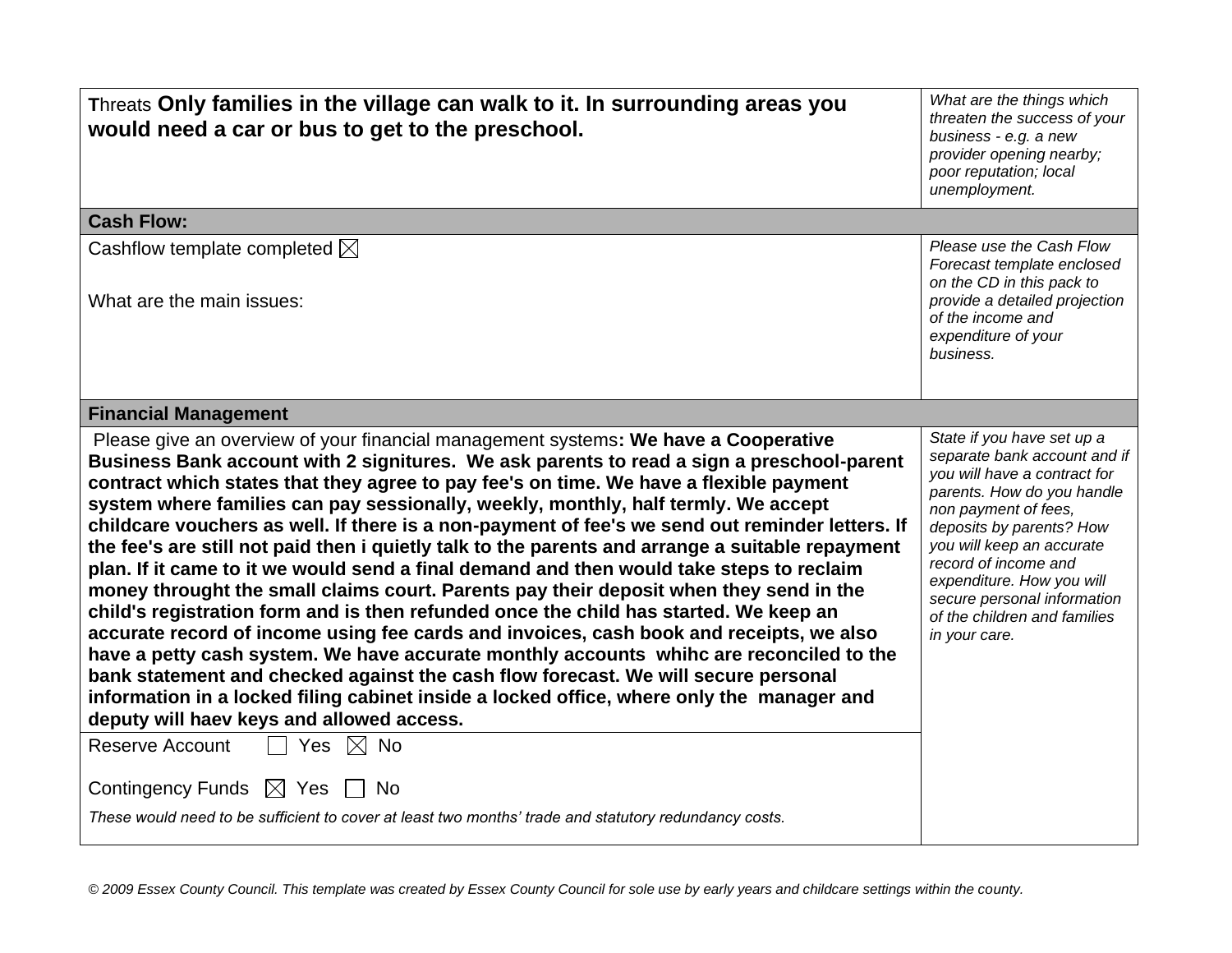| <b>Insurance</b>                                                                         |                                                                                     |
|------------------------------------------------------------------------------------------|-------------------------------------------------------------------------------------|
| Name of supplier: Preschool learning alliance<br>Cost: £850.00                           | These might include Public<br>Liability/Professional<br>Indemnity/Trustee Insurance |
| Type of cover: Public and professional liability, employers liability and contents cover |                                                                                     |
| Name of supplier:                                                                        |                                                                                     |
| Cost: E<br>Type of cover:                                                                |                                                                                     |
| Name of supplier:                                                                        |                                                                                     |
| Cost: £                                                                                  |                                                                                     |
| Type of cover:                                                                           |                                                                                     |
| Name of supplier:                                                                        |                                                                                     |
| Cost: £                                                                                  |                                                                                     |
| Type of cover:                                                                           |                                                                                     |
| Name of supplier:<br>Cost: £                                                             |                                                                                     |
| Type of cover:                                                                           |                                                                                     |
|                                                                                          |                                                                                     |